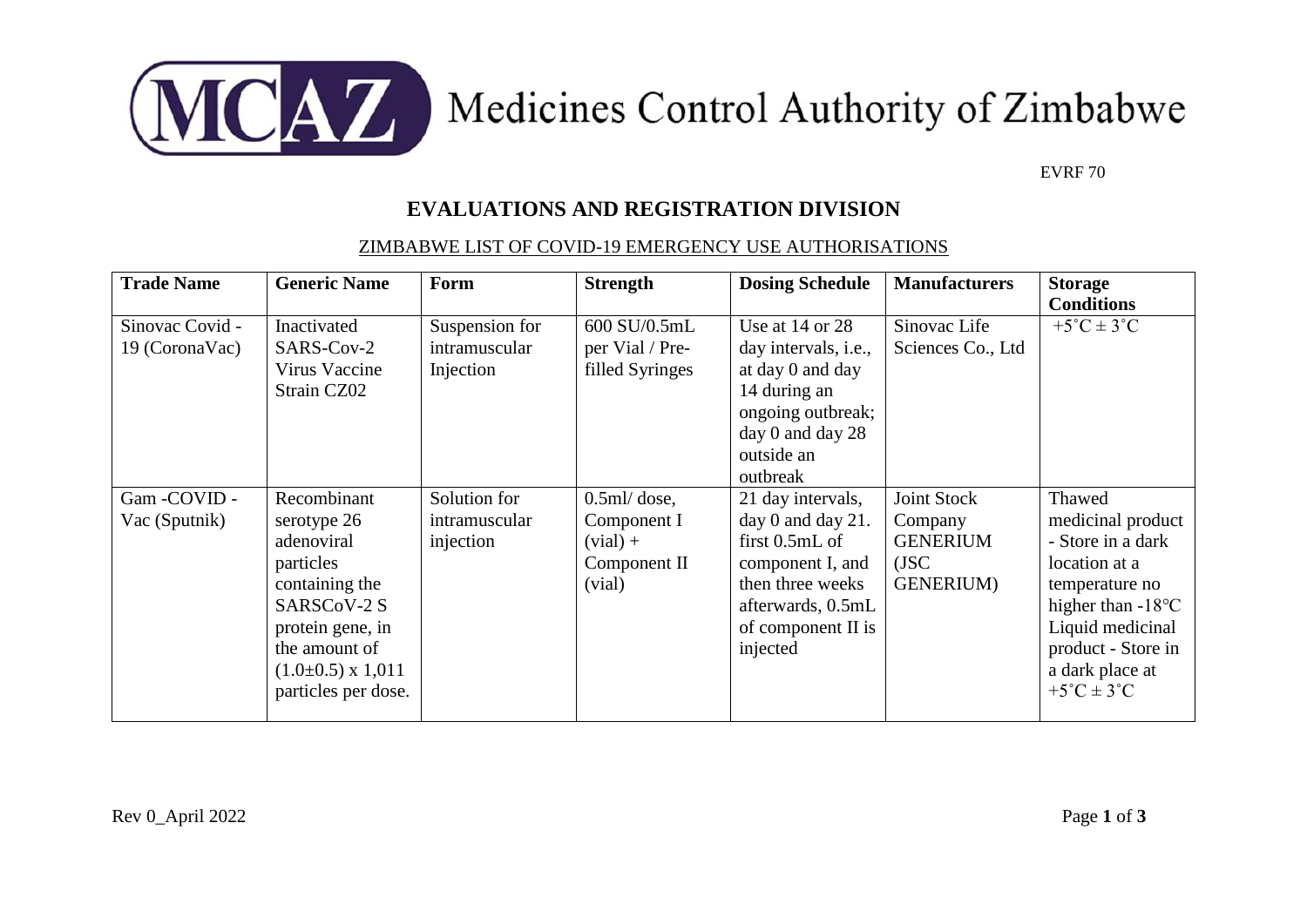| <b>Trade Name</b>           | <b>Generic Name</b>                                                                          | Form                                         | <b>Strength</b>                                                                                                                                                                                  | <b>Dosing Schedule</b>                                   | <b>Manufacturers</b>                                                    | <b>Storage</b><br><b>Conditions</b> |
|-----------------------------|----------------------------------------------------------------------------------------------|----------------------------------------------|--------------------------------------------------------------------------------------------------------------------------------------------------------------------------------------------------|----------------------------------------------------------|-------------------------------------------------------------------------|-------------------------------------|
| Covaxin                     | Whole-Virion<br>Inactivated<br>SARS-CoV-2<br>Vaccine<br>(BBV152)                             | Solution for<br>intramuscular<br>injection   | $0.5$ mL in $2$ mL<br>Glass Vial (Single<br>dose). $2.5$ mL in<br>3 mL Glass Vial<br>(Multi dose) 5.0<br>mL in 5 mL Glass<br>Vial (Multi dose)<br>10.0 mL in 10 mL<br>Glass Vial (Multi<br>dose) | Use at 28-day<br>intervals, i.e., at<br>day 0 and day 28 | <b>Bharat Biotech</b><br>International<br>Limited                       | $+5^{\circ}C \pm 3^{\circ}C$        |
| Sinopharm                   | Inactivated,<br>adjuvanted<br>COVID-19<br>vaccine, BBIBP-<br>CorV                            | Suspension for<br>intramuscular<br>injection | $0.5$ ml/dose                                                                                                                                                                                    | Use at 28-day<br>intervals, i.e., at<br>day 0 and day 28 | Beijing Institute<br>of Biological<br>Products                          | $+5^{\circ}C \pm 3^{\circ}C$        |
| COVID-19<br>Vaccine Janssen | Adenovirus type<br>26 encoding the<br>SARS-CoV-2<br>spike<br>glycoprotein<br>$(Ad26.COV2-S)$ | Suspension for<br>intramuscular<br>injection | $0.5$ ml/dose                                                                                                                                                                                    | Administered as a<br>single-dose of $0.5$<br>mL          | <b>Janssen Biologics</b><br>B.V.//Janssen<br>Pharmaceutica<br><b>NV</b> | $+5^{\circ}C \pm 3^{\circ}C$        |
| Molnaflu                    | Molnupiravir                                                                                 | Capsules                                     | 200mg                                                                                                                                                                                            | 800mg twice<br>daily for 5 days                          | Aurobindo<br>Pharma Ltd                                                 | Store below 30°C                    |
| Molxvir                     | Molnupiravir                                                                                 | Capsules                                     | 200mg                                                                                                                                                                                            | 800mg twice<br>daily for 5 days                          | Sun<br>Pharmaceuticals                                                  | Store below 30°C                    |